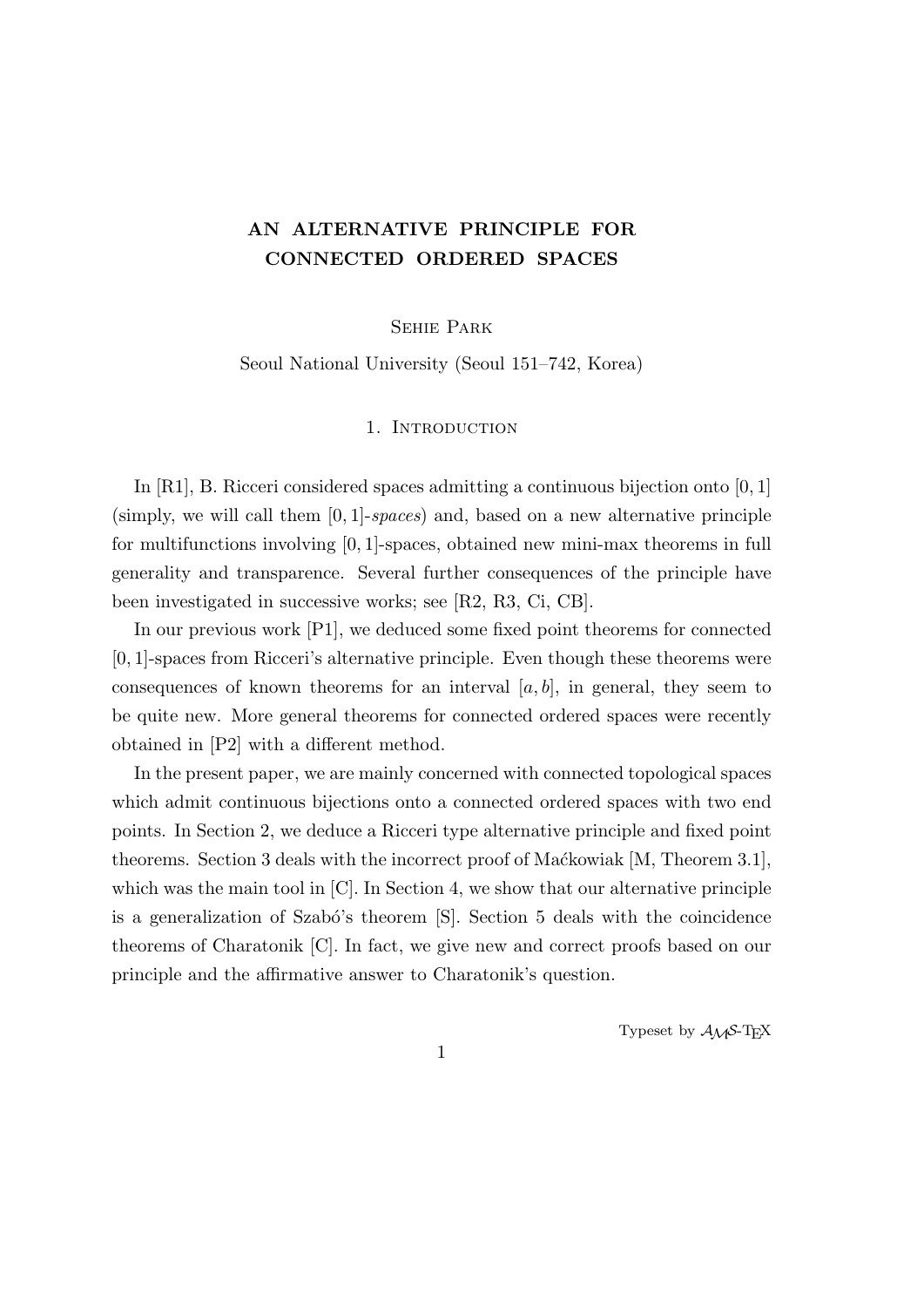#### 2. A Ricceri type alternative principle

A *multifunction*  $T: X \to 2^Y$  is a function from X into the power set of Y with nonempty values, and  $x \in T^{-1}(y)$  if and only if  $y \in T(x)$ .

For topological spaces *X* and *Y*, a multifunction  $T: X \to 2^Y$  is said to be *closed* if its graph  $\text{Gr}(T) = \{(x, y) : x \in X, y \in T(x)\}\$ is closed in  $X \times Y$ , and *compact* if the closure  $T(X)$  of its range  $T(X)$  is compact in *Y*.

A multifunction  $T : X \to Y$  is said to be *upper semicontinuous* (u.s.c) if for each closed set  $B \subset Y$ , the set  $T^{-1}(B) = \{x \in X : T(x) \cap B \neq \emptyset\}$  is a closed subset of *X*; *lower semicontinuous* (l.s.c.) if for each open set  $B \subset Y$ , the set  $T^{-1}(B)$  is open; and *continuous* if it is u.s.c. and l.s.c. Note that every u.s.c. multifunction *T* with closed values is closed.

We need the following  $|H,$  Theorem 3.1.

**Lemma.** Let  $\Gamma$  :  $X \to Y$  be l.s.c. (or u.s.c.). Suppose that  $C \subset X$  is con*nected and that*  $\Gamma(x)$  *is connected for all*  $x \in C$ *. Then the image of C under*  $\Gamma$  *is connected.*

A linearly ordered set  $(X, \leq)$  is called an *ordered space* if it has the order topology whose subbase consists of all sets of the form  $\{x \in X : x < s\}$  and  ${x \in X : x > s}$  for  $s \in X$ . Note that an ordered space *X* is connected iff it is Dedekind complete (that is, every subset of *X* having an upper bound has a supremum) and whenever  $x < y$  in X, then  $x < z < y$  for some z in X; for details, see Willard [Wi].

We give some examples of connected ordered space *X* with two end points:

(a) Connected [0*,* 1]-spaces; that is, connected spaces admitting a continuous bijection onto the unit interval; see [R1], [P1].

(b) An *arc* is a homeomorphic image of the unit interval [0*,* 1]. A *generalized arc* is a continuum (not necessarily metrizable) having exactly two non-cut points. It is well-known that a generalized arc is an arc if and only if it is metrizable. It is known [W] that cut points are used to define a natural order on a connected set, and that any generalized arc admits a natural linear order which will be denoted by *≤*.

A connected ordered space with two end points *a, b* with *a < b* will be denoted by [*a, b*].

Motivated by Ricceri [R1], we obtain the following alternative principle: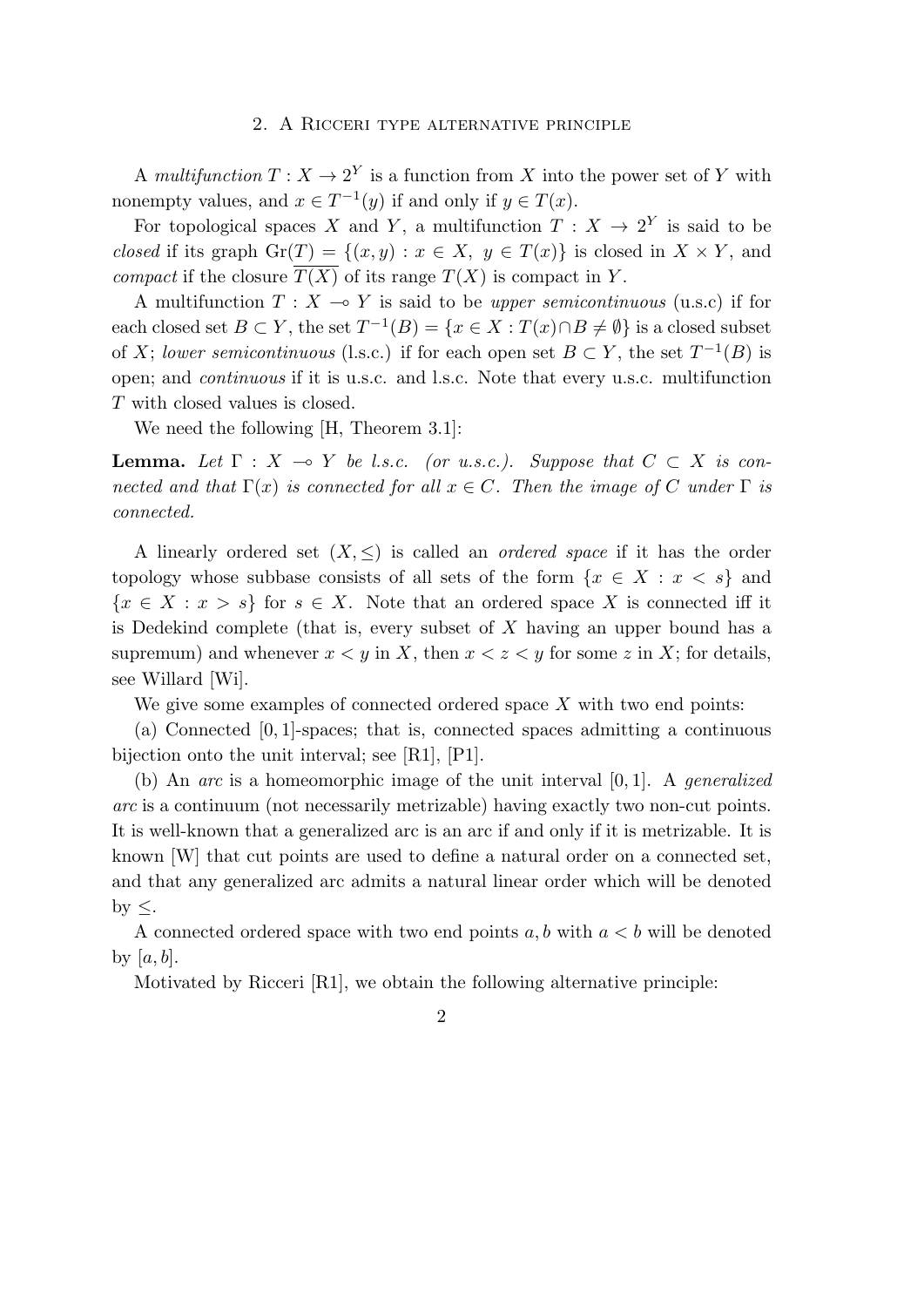**Theorem 1.** *Let X be a connected topological space, and Y a topological space admitting a continuous bijection onto a connected ordered space* [*a, b*]*. Let F, G* :  $X \rightarrow 2^Y$  be maps satisfying one of the following two conditions:

- (i) *F, G are l.s.c. with connected values;*
- (ii) *F, G are u.s.c. with compact connected values.*

*Under such assumptions, at least one of the following two assertions does hold:*

- (a)  $F(X) \neq Y$  and  $G(X) \neq Y$ .
- (b) *There exists some*  $\tilde{x} \in X$  *such that*  $F(\tilde{x}) \cap G(\tilde{x}) \neq \emptyset$ *.*

*Proof.* Let  $\varphi$  be a continuous bijection from *Y* onto a connected ordered space [*a, b*]. Suppose that  $F(x) ∩ G(x) = ∅$  for all  $x ∈ X$  and  $F(X) = Y$ . Let

$$
H(x) = \varphi(F(x)) \times \varphi(G(x)) \quad \text{for} \quad x \in X.
$$

We claim that  $H(X)$  is connected.

Case (i). The multifunctions  $\varphi \circ F$  and  $\varphi \circ G$  are l.s.c. with connected values. It is easily checked that *H* is l.s.c.; see [B].

Case (ii). The multifunctions  $\varphi \circ F$  and  $\varphi \circ G$  are u.s.c. with compact connected values. Then  $H$  is u.s.c. with compact connected values; here, the compactvaluedness of  $\varphi \circ F$  and  $\varphi \circ G$  are essential in order to assure the u.s.c. of *H*; see  $[B]$ .

Then, by Lemma,  $H(X)$  is connected in any case.

Now we show that  $H(X)$  is also disconnected: Let  $A, B \subset [a, b] \times [a, b]$  such that

$$
A := \{(s, t) : s < t\} \quad \text{and} \quad B := \{(s, t) : s > t\}.
$$

Then *A* and *B* are open and disjoint, and we clearly have

$$
H(X) \subset A \cup B.
$$
3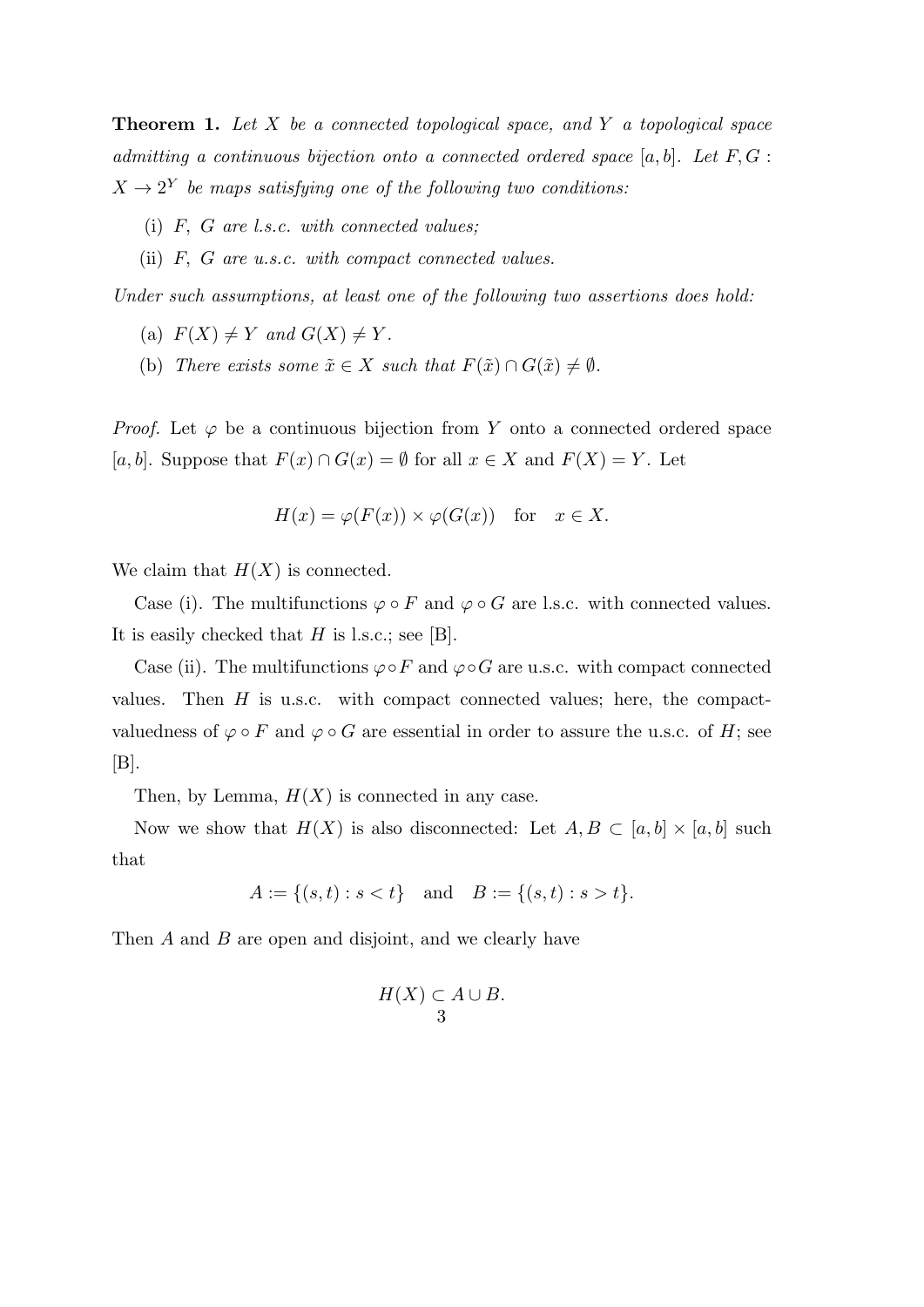Choose  $x_a, x_b \in X$  such that  $\varphi^{-1}(a) \in F(x_a)$  and  $\varphi^{-1}(b) \in F(x_b)$ . Pick  $y_a \in$  $G(x_a)$  and  $y_b \in G(x_b)$ . Then we have  $\varphi(y_a) > a$ ; for, otherwise, we would have  $F(x_a) \cap G(x_a) \neq \emptyset$ . Likewise, we have  $\varphi(y_b) < b$ .

Consequently,

$$
(a, \varphi(y_a)) \in A \cap H(X)
$$
 and  $(b, \varphi(y_b)) \in B \cap H(X)$ .

Then  $H(X)$  becomes the union of two disjoint nonempty open subsets  $A \cap H(X)$ and  $B \cap H(X)$ . This contradicts the connectivity of  $H(X)$ .

*Remarks.* 1. We followed the proof of Ricceri [R1, Theorem 2.1], which is the case of Theorem 1 for a [0*,* 1]-space *Y* .

2. However, our result is already known by Ricceri, since he noted that his result [R1, Theorem 2.1] is still true if [0*,* 1] is replaced by any topological space *T* having the following property: there are two open (or closed) subsets *A, B* of  $T \times T$  and two points  $s_0, t_0 \in T$  such that  $(T \times T) \setminus \Delta \subset A \cup B$ ,  $A \cap B \subset \Delta$ ,  $\{s_0\} \times (T \setminus \{s_0\}) \subset A$ , and  $\{t_0\} \times (T \setminus \{t_0\}) \subset B$ , where  $\Delta$  is the diagonal of  $T \times T$ .

From Theorem 1, we have the following:

**Theorem 2.** *Let X be a topological space, Y a topological space admitting a continuous bijection onto a connected ordered space* [*a, b*]*, and S a connected subset of*  $X \times Y$ *. Moreover, let*  $\Phi : X \to 2^Y$  *be a multifunction which is either l.s.c. with connected values, or u.s.c. with compact connected values. Then, at least one of the following holds:*

- $p_Y(S) \neq Y$  *and*  $\Phi(p_X(S)) \neq Y$ *, where*  $p_X$  *and*  $p_Y$  *are projections from*  $X \times Y$  *to*  $X$  *and*  $Y$ *, resp.*
- $(a_2)$  *There exists some*  $(\tilde{x}, \tilde{y}) \in S$  *such that*  $\tilde{y} \in \Phi(\tilde{x})$ *.*

*Proof.* We may assume  $S \neq \emptyset$ . Define  $F, G : S \rightarrow 2^Y$  by

$$
F(x, y) = \{y\} \quad \text{and} \quad G(x, y) = \Phi(x) \quad \text{for } (x, y) \in S.
$$

Then the conclusion follows from Theorem 1.

*Remark.* For a [0*,* 1]-space *Y* Theorem 2 reduces to Ricceri [R1, Theorem 2.2].

From Theorems 1 and 2, we deduce the following fixed point theorem on multifunctions: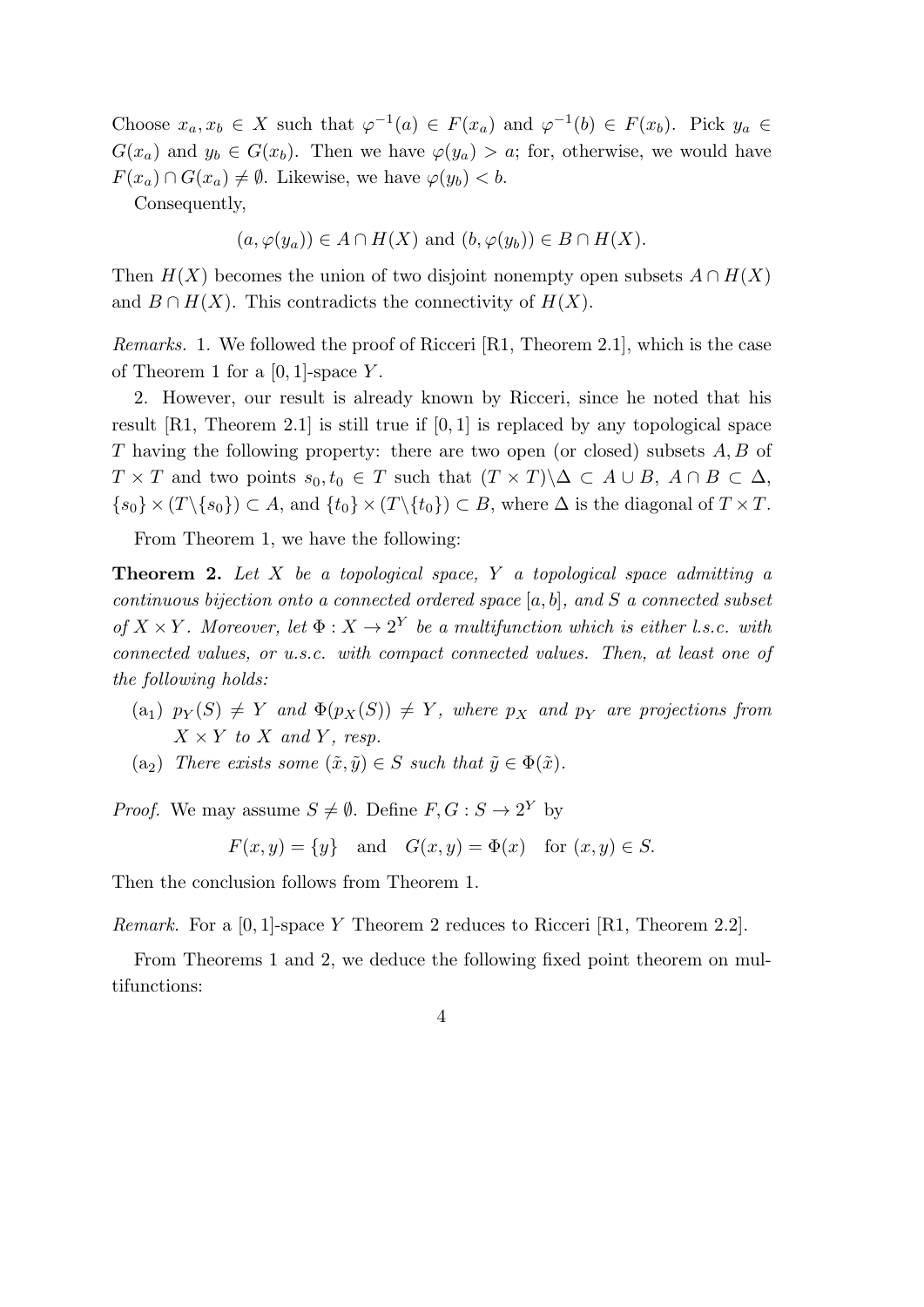**Theorem 3.** *Let X be a connected ordered space with two end points. Then a multifunction*  $F: X \to 2^X$  *has a fixed point if it satisfies one of the following conditions:*

- (I) *F has connected graph.*
- (II) *F is l.s.c. with connected values.*
- (III) *F is u.s.c. with compact connected values.*
- (IV)  $F(x)$  *is connected and*  $F^{-1}(y)$  *is open for each*  $x, y \in X$ *.*
- (V) *F is a closed compact multifunction with connected values.*

*Proof.* (I)-(V) are all simple consequences of Theorems 1 and 2 as follows:

- (I) Theorem 2 with  $X = Y$ ,  $S = \text{Gr}(F)$ , and  $\Phi = id_X$ , the identity map on X.
- (II) Theorem 1(i) with  $X = Y$  and  $G = id_X$ .
- (III) Theorem 1(ii) with  $X = Y$  and  $G = id_X$ .

(IV) Since  $F^{-1}(y)$  is open for each  $y \in X$ , F is l.s.c. Indeed, for each open set  $\Omega \subset X$ , we have

$$
F^{-1}(\Omega) = \{ x \in X : F(x) \cap \Omega \neq \emptyset \} = \bigcup_{y \in \Omega} F^{-1}(y)
$$

is open. Therefore, (IV) follows from (II).

(V) It is well-known that a closed compact multifunction is u.s.c. with compact values. Therefore, (V) follows from (III).

*Remark.* Theorem 3 was given in [P2] with different proof.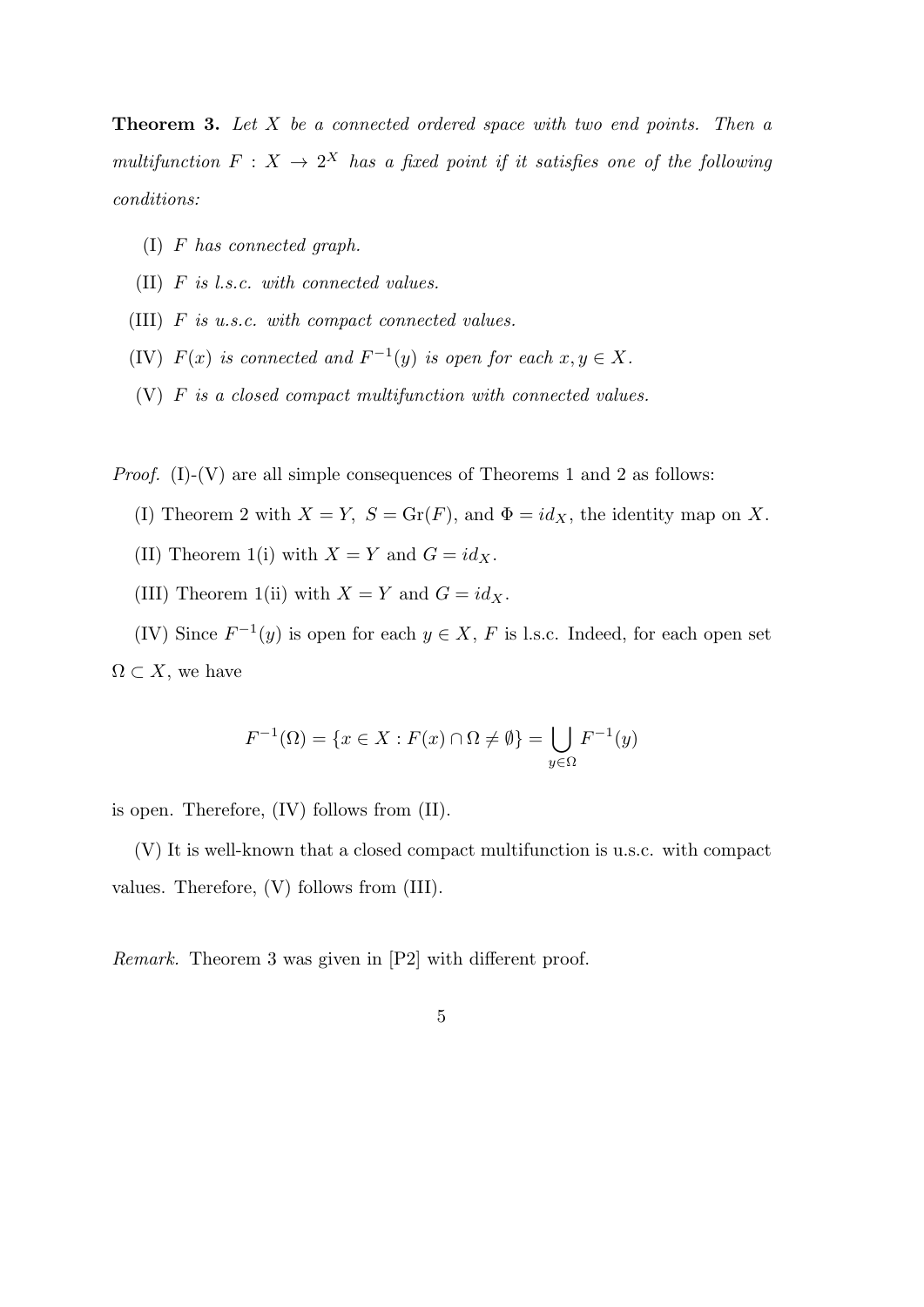# 3. ON A COINCIDENCE THEOREM OF MACKOWIAK

In 1981, Mackowiak [M] introduduced componentwise continuous (c.c.) multifunctions and used them to obtain some fixed point theorems which generalize most known fixed point theorems for trees, dendroids, and *λ*-dendroids. Moreover, he obtained a coincidence theorem [M, Theorem 3.1] for two c.c. multifunctions from a connected Hausdorff space *X* into a generalized arc *I*.

For Hausdorff compact spaces *X* and *Y*, a multifunction  $F: X \to 2^Y$  is said to be *componentwise continuous* (c.c.) [M] if  $x = \lim\{x_{\sigma}\}\$ implies that

- (a) Ls $\{C_{\alpha}\}\cap F(x) \neq \emptyset$ , where  $C_{\alpha}$  is a component of  $F(x_{\sigma})$  for each  $\sigma$  [Ls $\{C_{\sigma}\}$ ] is the superior limit of the net  $\{C_{\sigma}\}\$ ; and
- (b) every component of  $F(x)$  intersects  $\text{Ls}\lbrace F(x_{\sigma})\rbrace$ .

In [M], many examples of c.c. multifunctions were given and, among them are

- (1) lower semicontinuous (l.s.c.) multifunctions with connected values, and
- (2) upper semicontinuous (u.s.c.) multifunctions with closed connected values.

Recall that a *generalized arc* is a continuum which has exactly two non-cut points.

**Theorem M.** [M, Theorem 3.1] *Let c.c. multifunctions F and G map a connected space X into a generalized arc I. Assume that one of the following conditions holds:*

- (i) *F is a surjection with connected values.*
- (ii) *F and G are both surjections.*

*Then there is an*  $x \in X$  *such that*  $F(x) \cap G(x) \neq \emptyset$ *.* 

On the other hand, in an unpublished work of the present author, he tried to apply Theorem M to obtain a common generalization of Theorem M and Ricceri's alternative principle [R1]. However, an excellent referee of that work realized and informed the present author that, unfortunately, the proof of Theorem M is wrong. The referee wrote as follows: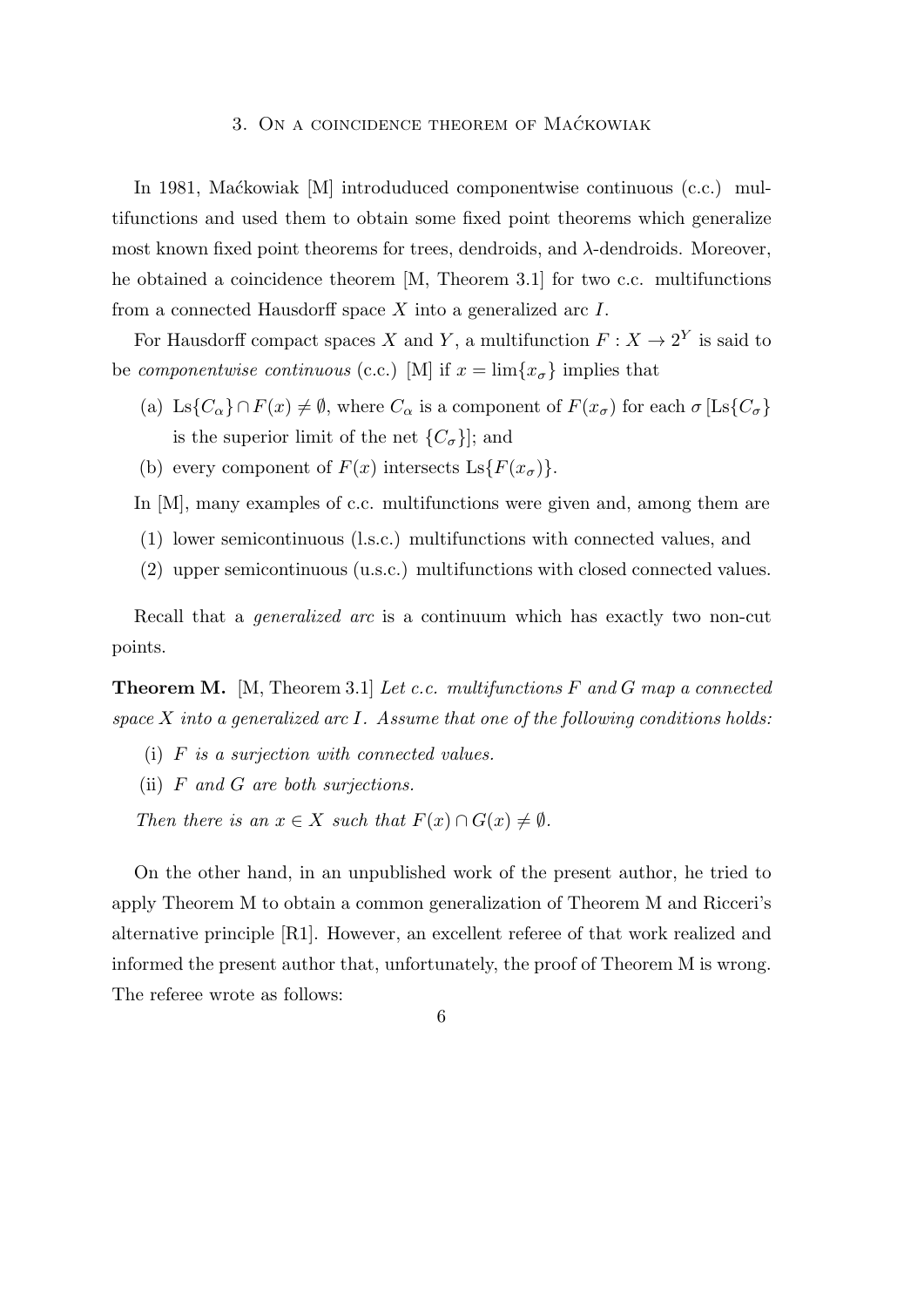Indeed, using the same notations as in [M], take:

$$
X = I = [0, 1],
$$
  
\n
$$
F(x) = \{x\},
$$
  
\n
$$
G(x) = \begin{cases} \{x\} & \text{if } x \in [0, 1) \\ [0, 1] & \text{if } x = 1. \end{cases}
$$

Observe that both the multifunctions *F, G* are upper semicontinuous, with compact and connected values. So, they are c.c. Moreover, *F* and *G* are both surjections. Hence, all the assumptions of Theorem M are satisfied. Now, consider the set *A* introduced in the proof. Namely,

$$
A = \{ x \in [0,1] : G(x) \subset [x,1] \}.
$$

In the proof, it is claimed that *A* is closed. In the present case, this is not true. Indeed, we clearly have

$$
A=[0,1).
$$

Knowing that *A* is closed is absolutely necessary in the approach adopted in [M]. Consequently, Theorem M, in the absence of a correct proof, should be considered as a conjecture.

#### 4. GENERALIZATIONS OF SZABÓ'S THEOREM

In 1994, Szabó [S] obtained a coincidence theorem for two continuous multifunctions from a connected space into the set of closed connected subsets of [0*,* 1]. Further, he raised a problem how one can generalize his result, in particular for other space than [0*,* 1]. In 1997, the present author [P1] and Charatonik [C] gave affirmative solutions to the problem, independently. However, in [C], it was noted that  $[M, Theorem 3.1]$  is much stronger than Szabó's theorem.

Let *X* be a connected topological space. According to Szabó [S], let  $K[0,1]$ denote the set of closed connected subsets of [0, 1], and a function  $F: X \to K[0, 1]$ is said to be continuous if each  $F(x)$  for  $x \in X$  is  $[f_0(x), f_1(x)]$  where  $f_0, f_1 : X \to Y$ [0*,* 1] are continuous.

The following is due to Szabó  $[S]$ :

$$
\mathbf{7}
$$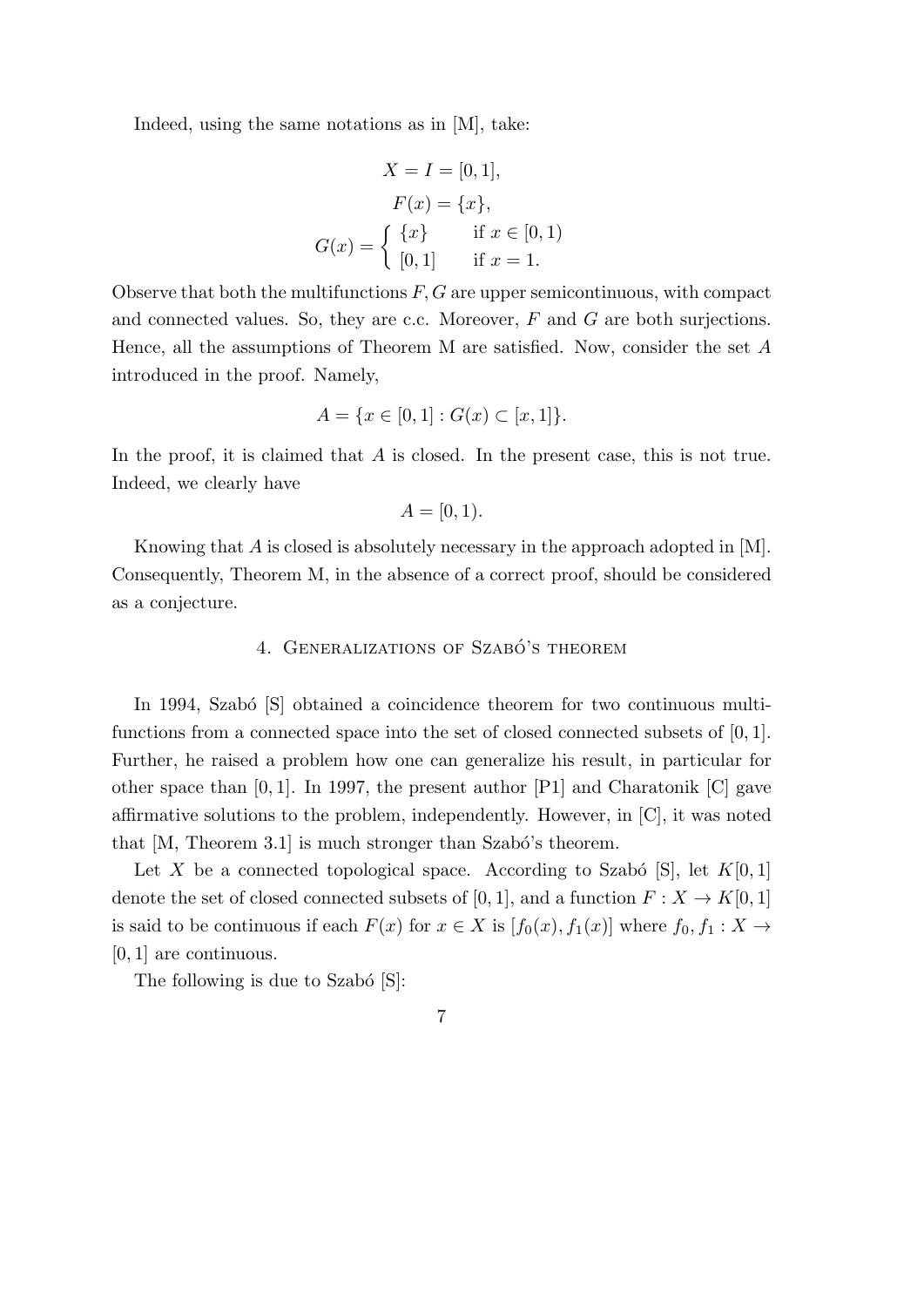**Theorem S.** Let  $F, G: X \to K[0,1]$  be continuous functions and assume that

$$
\bigcup_{x \in X} F(x) = [0, 1].
$$

*Then there exists*  $x_0 \in X$  *such that*  $F(x_0) \cap G(x_0) \neq \emptyset$ *.* 

Moreover, Szabó [S] raised the following:

**Problem S.** *How can we generalize Theorem S for other spaces instead of* [0*,* 1]*?*

In our previous work [P1], we showed that Theorem S is still true if [0*,* 1] is replaced by any space *T* in Remark 2 of Theorem 1.

More precisely, Theorem 1 generalizes Theorem S and is an affirmative solution of Problem S.

### 5. On coincidence theorems of Charatonik

Since any generalized arc admits a natural linear order *≤*, it can be denoted by [*a, b*].

Given a generalized arc  $[a, b]$ , Charatonik [C] denoted by  $K[a, b]$  the set of closed connected subsets of  $[a, b]$ . Thus each nondegenerate element of  $K[a, b]$  is a generalized arc  $[c, d]$  with  $a \leq c < d \leq b$ . Adopting the definition from Szabó [S] to this more general case, Charatonik [C] defined the following:

**Definition C.** Let a generalized arc  $[a, b]$  be fixed. A multifunction  $F : X \rightarrow$  $K[a, b]$  is said to be *continuous* provided that if  $F(x) = [f_0(x), f_1(x)]$ , then the function  $f_0: X \to [a, b]$  and  $f_1: X \to [a, b]$  are continuous.

Then Charatonik [C] obtained the following: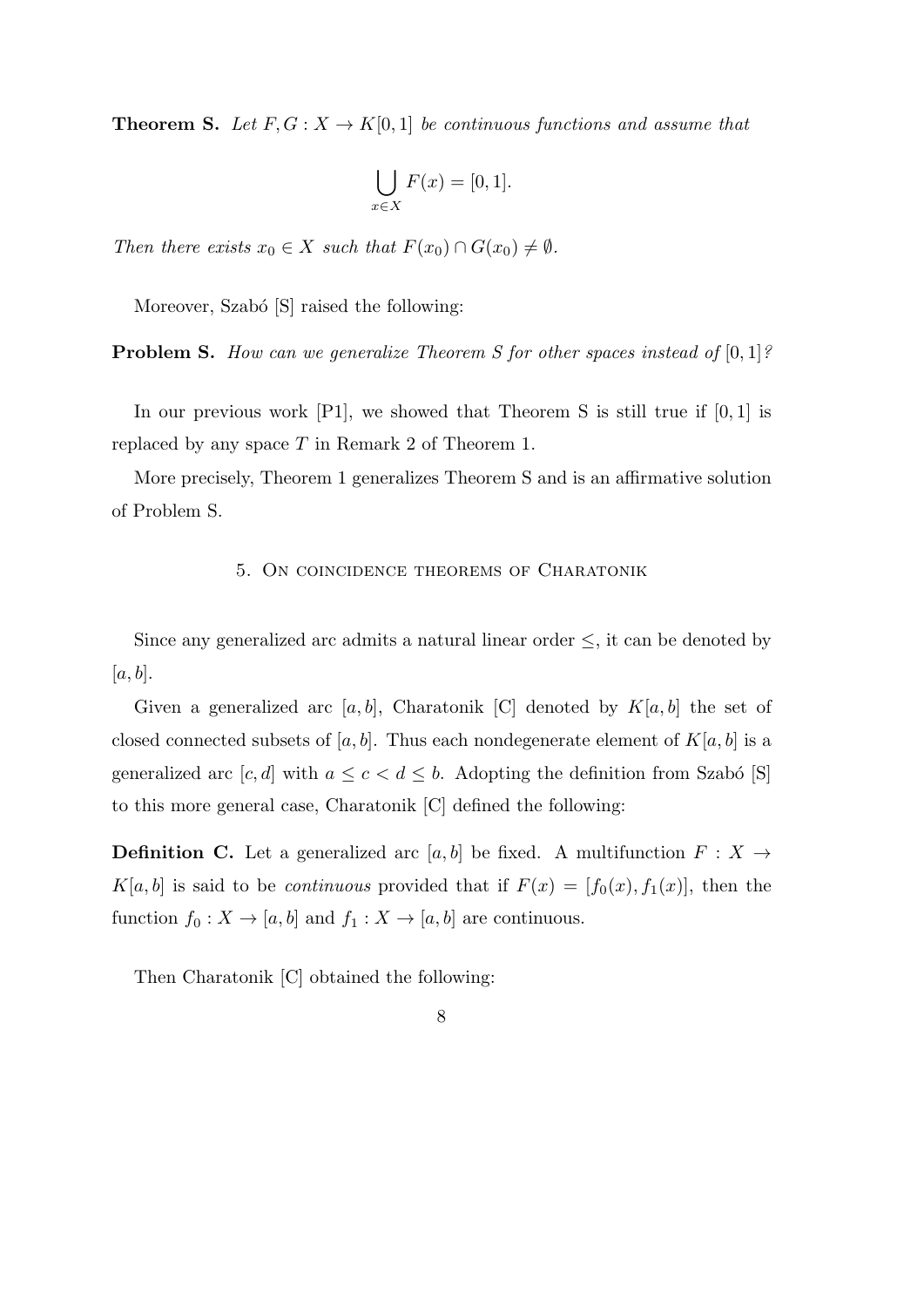**Statement C.** Let *X* be a space and  $Y = [a, b]$  a generalized arc. Then a multifunction  $F: X \to K[a, b] \subset 2^Y$  is continuous (u.s.c. and l.s.c.) if and only if it is continuous in the sense of Definition S.

Note that in the above argument, a generalized arc can be replaced by any connected ordered space with two end points.

Analyzing carefully assumptions of Theorem S, Charatonic [C] showed that, in the light of Statment C, the theorem can be reformulated as follows:

**Theorem C.** *Let X and Y be topological spaces and let multifunctions F, G* :  $X \rightarrow 2^Y$  *be given. Assume that* 

- (1) *X is connected;*
- (2) *Y is a generalized arc (or more generally, a connected ordered space with two end points);*
- (3) *Y is metrizable;*
- (4) *F is l.s.c.;*
- (5) *F is u.s.c.;*
- (6) *F has compact values;*
- (7) *F has connected values;*
- (8) *F is surjective;*
- (9) *G is l.s.c.;*
- (10) *G is u.s.c.;*
- (11) *G has compact values;*
- (12) *G has connected values.*

#### *Then*

(13) *There exists*  $x_0 \in X$  *such that*  $F(x_0) \cap G(x_0) \neq \emptyset$ *.* 

Note that we replaced the closedness in (6) and (11) by compactness.

Charatonik [C] formulated the following as a possible generalization of Theorem

- S (or, equivalently, of Theorem C) for Hausdorff spaces *X*:
	- 9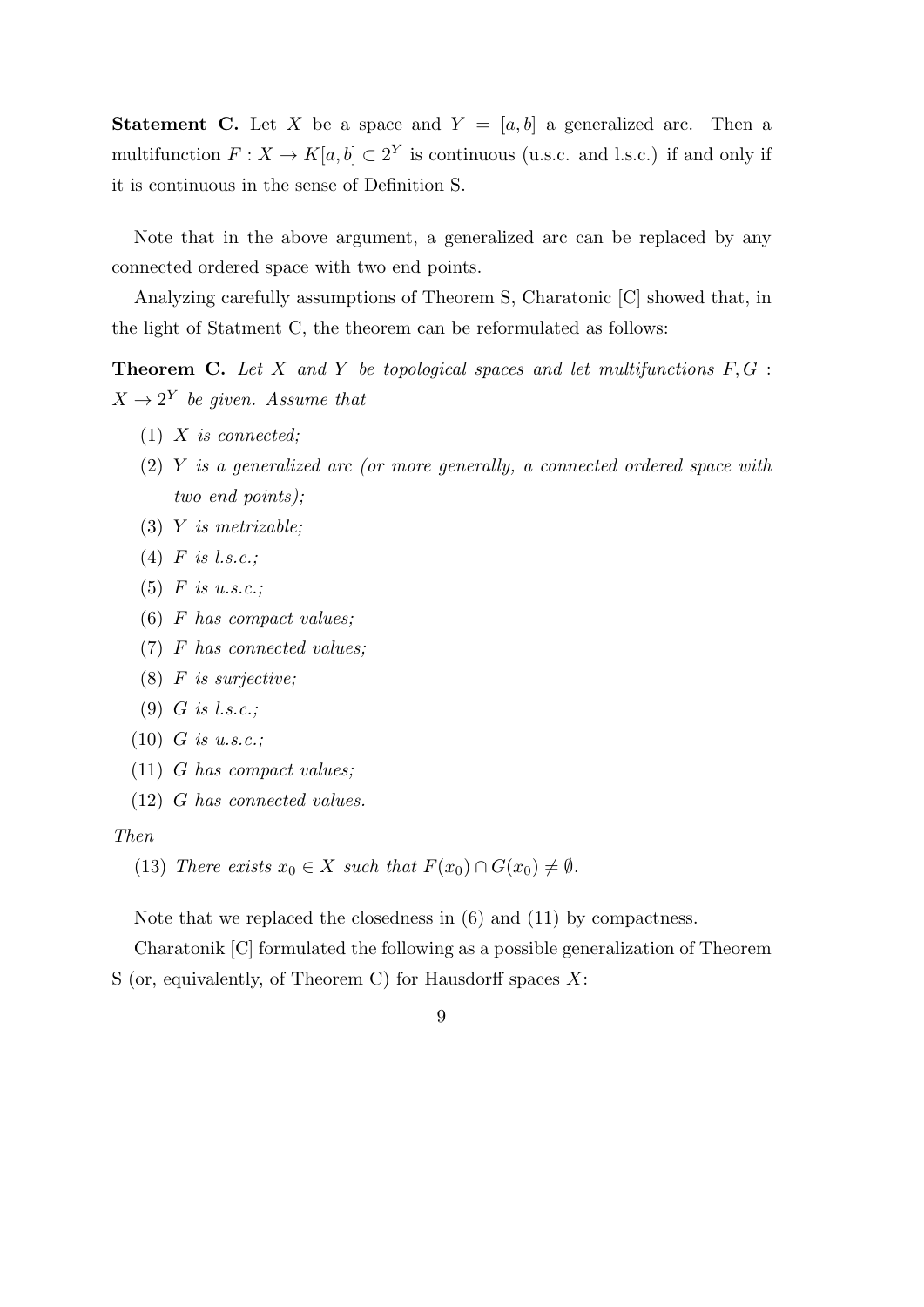**Proposition C**1**.** *If X is a Hausdorff space, then in Theorem C assumptions (3), (5), (6), (10), and (11) can be omitted.*

In the proof of Proposition  $C_1$ , the author applied Theorem M. In view of Section 3 of the present paper, the proof can not be complete.

However, without assuming Hausdorffness of  $X$ , Proposition  $C_1$  follows immediately from Theorem 1(i).

Another modification of Theorem S is the following in [C].

**Proposition C**2**.** *If X is a Hausdorff space, then in Theorem C assumptions (3), (4), and (9) can be omitted.*

This also follows from Theorem 1(ii) without assuming Hausdorffness of *X*. Therefore, we answered affirmatively to the following raised in [C]:

**Question C.** Can the assumption that the space *X* is Hausdorff be omitted in Propositions  $C_1$  and  $C_2$ ?

Note that the Hausdorffness in Propositions  $C_1$  and  $C_2$  came from [M, Theorem 3.1] and is not necessary because our proofs are based on Theorem 1.

#### **REFERENCES**

- [B] C. Berge, *Espaces Topologique Fonctions Multivoques*, Dunod, Paris, 1959. = *Topological Spaces*, Olyver and Boyd, Edinburgh, 1970.
- [C] J. J. Charatonik, *On a fixed point theorem for multifunctions*, Annales Univ. Sci. Budapest **40** (1997), 31–36.
- [Ci] A. Chinni, *Some remarks on a theorem on sets with connected sections*, Rend. Circolo Mat. Palermo **45** (1996), 5–8.
- [CB] P. Cubiotti and B. di Bella, *A new approach to the existence of zeros for nonlinear operators*, Le Matematiche **49** (1994), 205–210.
- [H] J.-B. Hiriart-Urruty, *Images of connected sets by semicontinuous multifunctions*, J. Math. Anal. Appl. **111** (1985), 407–422.
- [M] T. Ma´ckowiak, *The fixed point property for set-valued mappings*, Colloq. Math. **45** (1981), 227–243.
- [P1] Sehie Park, *Remarks on fixed point theorems of Ricceri*, Proc. '97 Workshop on Math. Anal. Appl., Pusan Nat. Univ., 1997, pp.1–9.
- [P2] , *Fixed point theorems on connected ordered spaces*, to appear.